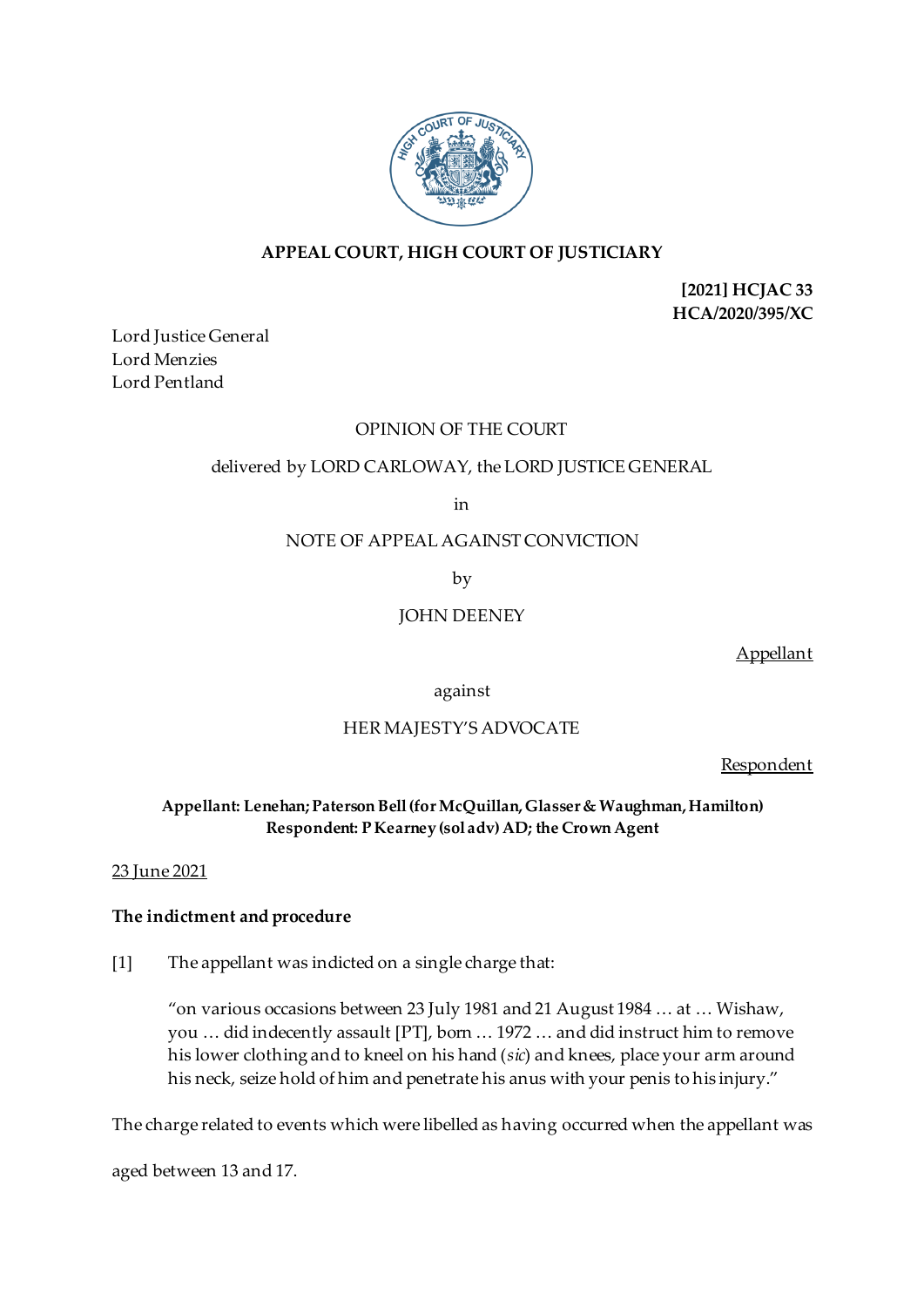[2] Attached to the indictment was a docket, which stated that the Crown intended to lead evidence that:

"on various occasions between 22 April 1977 and 13 July 1978 … at … Wishaw, you … did indecently assault [JK], born … 1970 and did lead him by the hand, induce him to get into your bed, rub his back, kiss him on the mouth, touch his penis, masturbate him and force him to masturbate you."

The docket related to events alleged to have occurred when the appellant was only aged between 9 and 10. He was of an age when he had criminal responsibility (Criminal Procedure (Scotland) Act 1975, s 170; cf Criminal Procedure (Scotland Act 1995, s 41 as amended by the Age of Criminal Responsibility (Scotland) Act 2019, s 1). However, it would not have been competent to prosecute the appellant for the docket offence at the time when the indictment was served (1995 Act, s 41A as introduced by the Criminal Justice and Licensing (Scotland) Act 2010, s 52(2)).

[3] The unusual nature of the docket, in so far as it related to the appellant's age, was raised at a preliminary hearing on 13 September 2019. Counsel for the appellant informed the court that:

"discussions had been ongoing between parties regarding the docket, however she submitted that she did not intend to lodge any objection to the evidence".

[4] In due course, on 19 November 2020, the appellant was convicted of the charge. On 17 December 2020, he was sentenced to 4 years imprisonment. At that time he was aged 53.

### **The trial**

[5] The trial proceeded on the basis that not only was the evidence relative to the docket admissible, but also that it was capable of providing corroboration. The background was that the conduct alleged in the charge and the docket all occurred in a house where the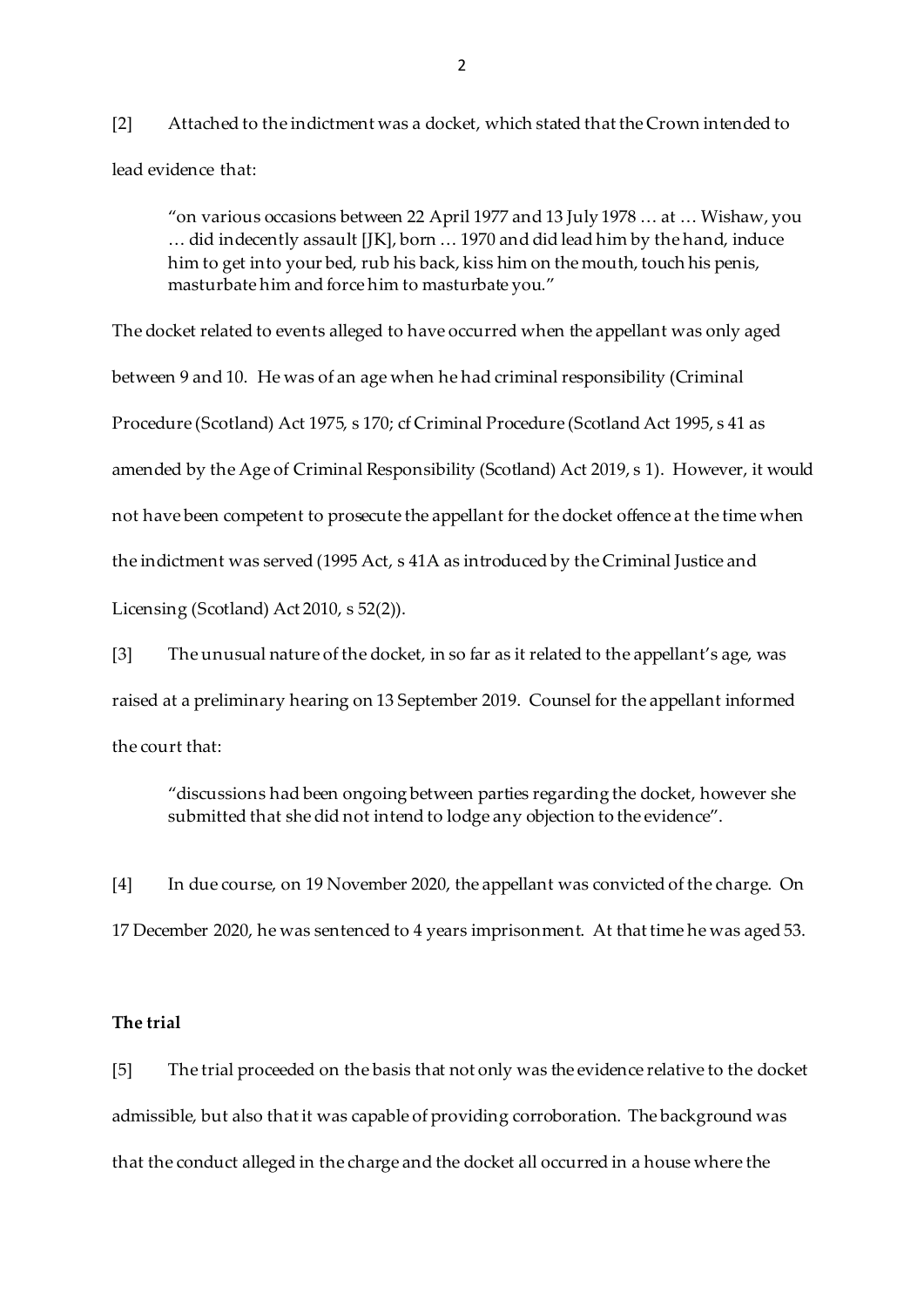appellant lived with his parents and siblings. His parents fostered children. A number of different foster children lived in the house from time to time. Both the complainer and the witness in the docket had been fostered in this way.

[6] The complainer said that he had moved into foster care with the Deeneys when he was aged about 7. He looked on the appellant as an older brother. He spoke to three incidents in which he was indecently assaulted by the appellant. The first occurred when he was aged about 9. He was invited by the appellant to go into the loft of the house to play a "game". The game involved the complainer removing his trousers and pants. The events libelled, including the act of sodomy, then occurred. The second occasion occurred two weeks later, in the same place, when the same "game" was played. The third occasion followed the same pattern. On one of the occasions the complainer had put his foot through the ceiling.

[7] The witness in the docket moved into foster care with the Deeneys when he was aged about 6. The appellant was "a bit older". The witness looked upon him as an older brother. He spoke to "quite regular" incidents occurring; this meaning about five occasions. On the first, the witness had been in his bed when the appellant came into the bedroom. The appellant had taken him by the hand and led him into his bed. He thought they were just "larking about". They ended up under the covers and were kissing and touching. The appellant committed the acts in the libel. The same thing happened a few nights after this. All of the incidents followed the same pattern of the witness being led from his bed by the appellant to the latter's room.

[8] The appellant's position was one of denial. The house did have a loft, but the appellant had not gone into it with the complainer. The home was a happy one. The appellant said that at the material time he did not know what sex was and he did not reach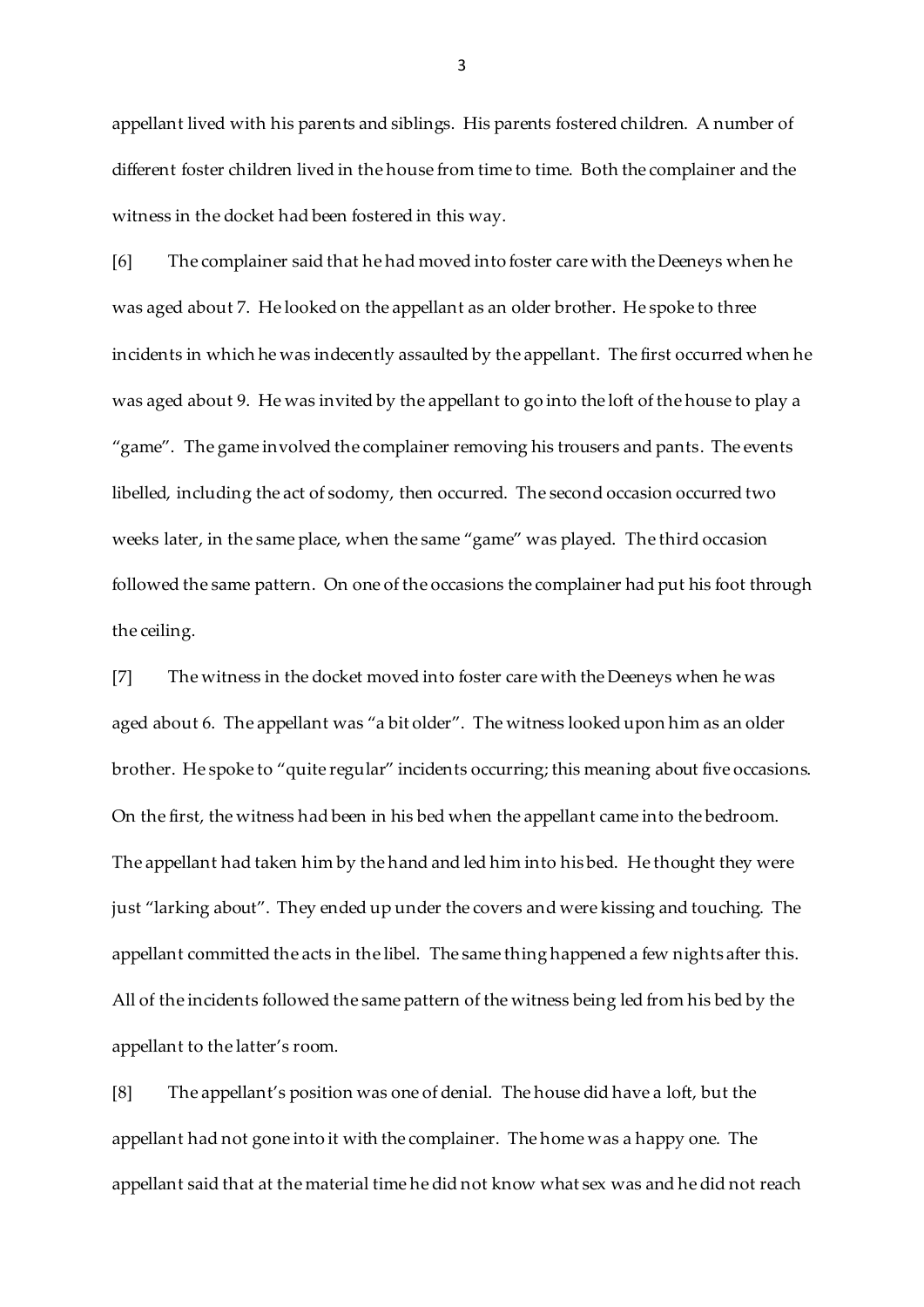puberty until he was 17. He did remember the complainer. It had been the appellant's foot which had gone through the ceiling when he was about 15.

[9] In his speech to the jury, the advocate depute relied upon mutual corroboration and founded upon several points of similarity between the charge and the docket events. Counsel for the appellant invited the jury to disbelieve the complainer's and the docket witness's evidence and to accept the appellant as credible and reliable. She founded upon inconsistencies in the testimony of the complainer and the witness and with their statements to the police in order to do this. She cast doubt upon a suggestion that a child of 9 or 10 would engage in sexual conduct. The appellant's counsel did not address the points of similarity, nor did she point to any dissimilar elements or comment on the lapse of time. [10] The trial judge directed the jury, in standard terms, on mutual corroboration. In particular, he stressed to the jury that they had to decide, if they believed the complainer, whether they were satisfied that the crime alleged and the events described in the docket were so closely linked that they could infer that the appellant was systematically pursuing a single course of criminal conduct. He told the jury that mutual corroboration had to be

applied with caution, particularly bearing in mind the age of the appellant at the material times.

[11] The trial judge reports that he did have a degree of disquiet about the events alleged to have occurred when the appellant had been aged only 9 or 10. He decided that, ultimately, this was a matter for the jury.

#### **Submissions**

#### *Appellant*

[12] The ground of appeal is that the trial judge misdirected the jury on whether there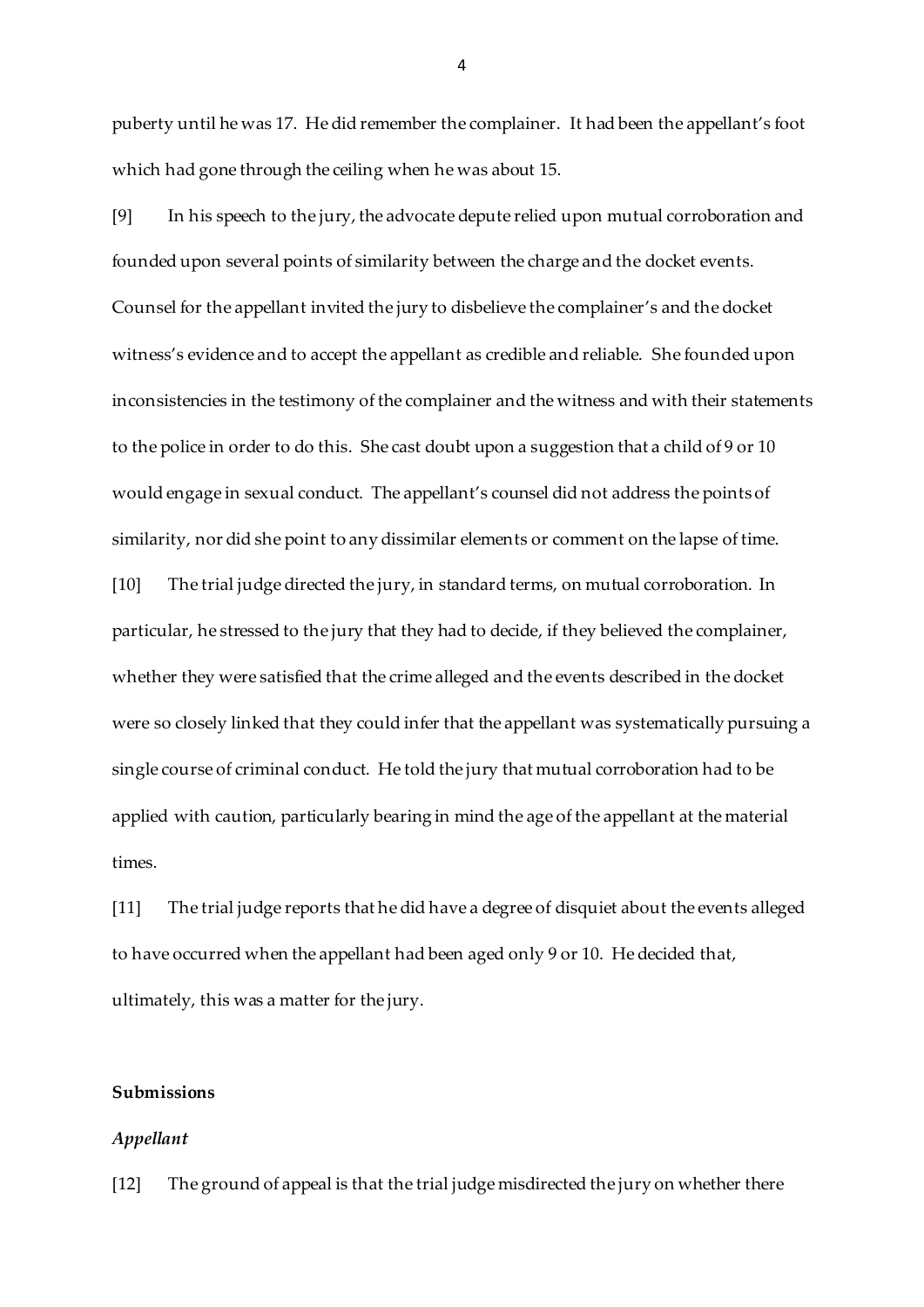was sufficient evidence to entitle them to convict. If the fault lay not with the judge, it was with the appellant's counsel, who had failed to challenge the issue of sufficiency at the end of the Crown case.

[13] The appellant's contention was that the trial judge ought to have invited submissions on sufficiency and withdrawn the charge from the jury. Children under the age of 13 lacked capacity to consent to sexual activity. This was apparent from the differing approach to "younger" and "older" children in the Sexual Offences (Scotland) Act 2009. Thirteen represented an important watershed. Given the appellant's age at the time of the events in the docket, he would not have been able to comprehend the concept of consent. It was necessary for the application of mutual corroboration that the corroborative events amounted to a crime (*MR* v *HM Advocate* 2013 JC 212 at para 20). There was no offence of sexual conduct between younger children. The docket events could not constitute a crime because Parliament had excluded that possibility. Although the appellant was over the age of criminal responsibility at the material time, the court should have regard to the changes which Parliament had enacted not only in relation to that age but also in connection with the alterations introduced in the 2009 Act. The incapacity of a 9 or 10 year old child to consent applied equally to the dominant younger child as it would do to the subordinate. The requirement for the usual similarities in time, place and circumstances foundered on the dissimilarity of circumstances which pre and post-dated the 13 year old watershed.

#### *Crown*

[14] The appellant's primary submission was misconceived. The account of the docket witness described the crime of indecent assault against a child. If it were necessary to demonstrate that the appellant knew that what he was doing was wrong, the evidence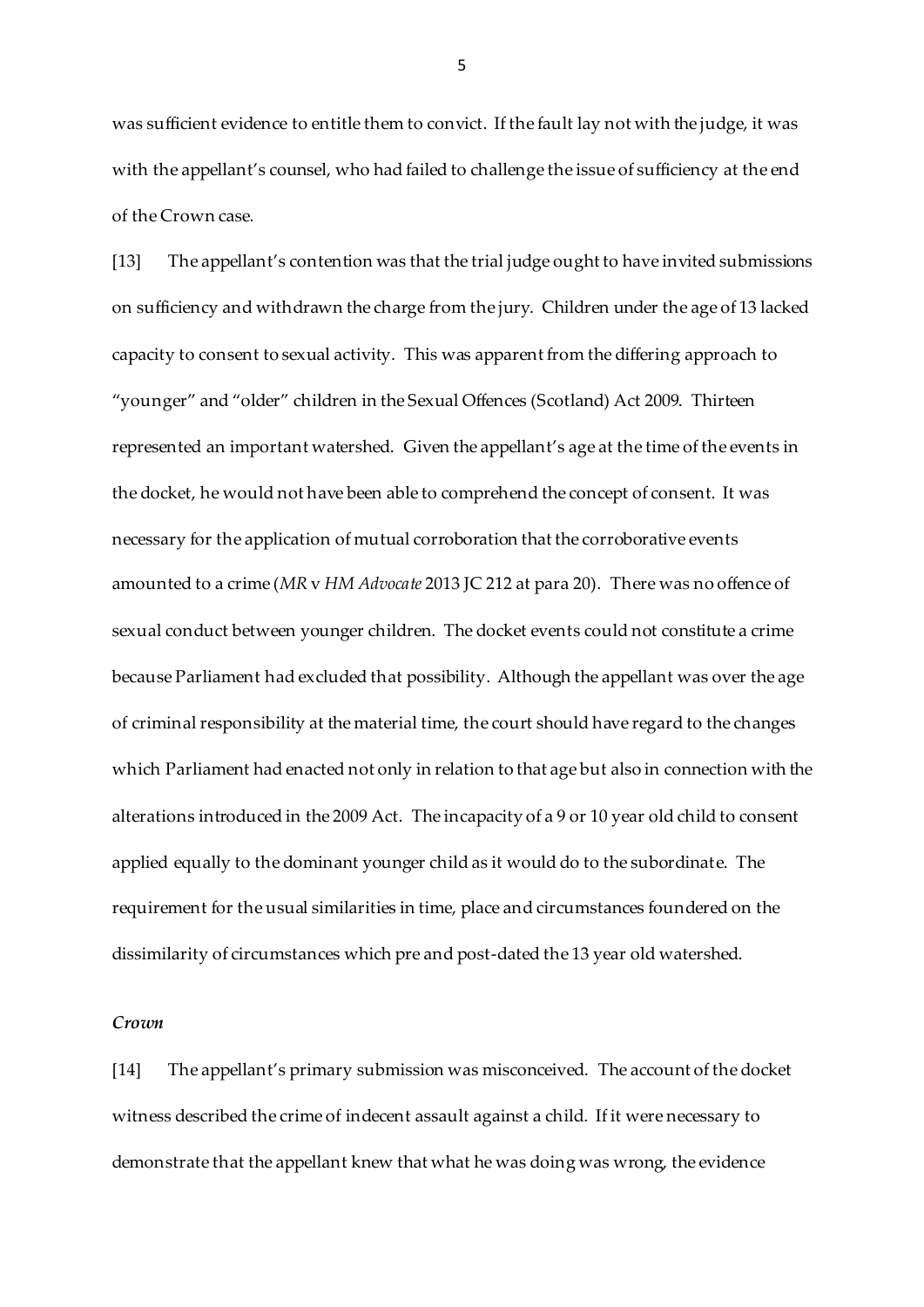allowed that inference to be drawn. The issue of the appellant's consent was irrelevant (*C* v *HM Advocate* 1987 SCCR 104). The witness's testimony was relevant and admissible evidence of acts which formed part of a course of criminal conduct systematically pursued by the appellant. The appellant's counsel had not erred in failing to make a no case to answer submission, the matter was correctly left for the jury's consideration and no miscarriage of justice occurred.

[15] Any act connected with a sexual offence could be included in a docket under section 288BA of the 1995 Act. It had to relate to the same event or series of events charged. An act could be specified notwithstanding that, were it framed as a charge, it could not competently be dealt with by the court (*HM Advocate* v *Moynihan* 2019 SCCR 61 at paras [10] and [19]; *Fisher* v *HM Advocate*, HCJAC, unreported, 19 March 2021, at para [27]). It was the evidence of the complainer that was being corroborated rather than the charge. The search was not for corroboration of individual elements of the crime but of the underlying unity of conduct (*CW* v *HM Advocate* 2016 JC 148 at para [34]; *MR* v *HM Advocate* 2013 JC 212 at para [20]).

[16] The only potential relevance of the docket evidence was as mutual corroboration. That precluded any argument that it could never have been relevant, by reason of the witness's age at the time, to proof of the charges involving the complainer. There can be no appeal based on the admission of evidence referred to in a docket where that evidence was not objected to (*RKS* v *HM Advocate* 2020 JC 235 at paras [27] and [28], in which the court was considering section 118 (8) of the 1995 Act).

[17] The appellant's position was one of denial. That made it more difficult to argue that any subsequent changes in the law, which bore upon proof of lack of consent, could have any bearing upon whether a miscarriage of justice had occurred. The 2009 Act did not say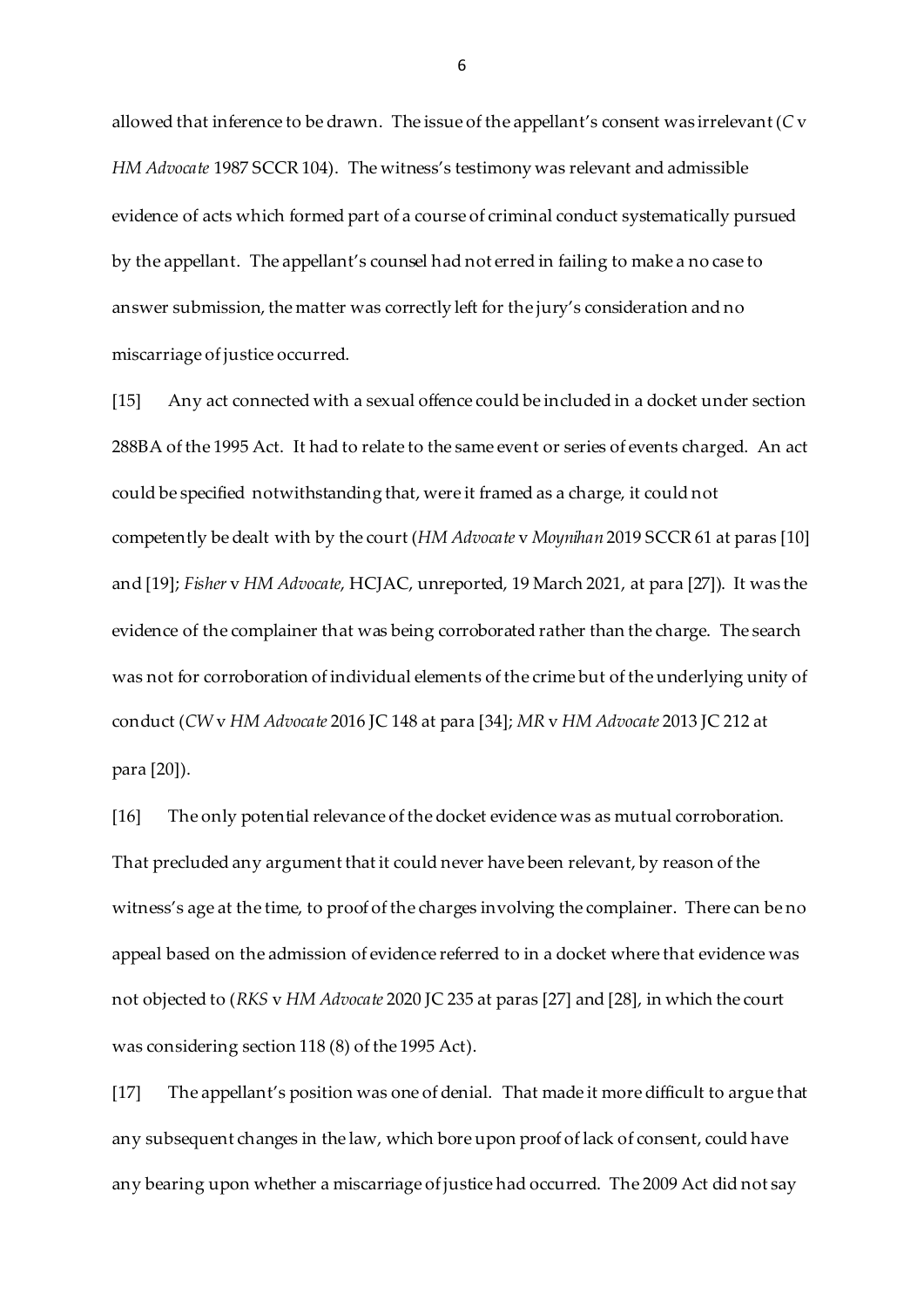that children were unable to understand the concept of consent. It had not been argued that the evidence of the complainer and the docket witness could not be considered as part of a course of criminal conduct, systematically pursued. The trial judge could only have withdrawn the matter from the jury if, on no view possible view, could the conduct be so regarded.

### **Decision**

[18] Section 118(8) of the Criminal Procedure (Scotland) Act 1995 provides that a conviction cannot be "set aside", in respect of any objection to the relevancy of the indictment (which would include any docket) or to the competency or admission of evidence, unless objections to the relevancy or that evidence have been timeously stated. In this case, if, as is now contended, the evidence in relation to the docket events was irrelevant, in the sense that it could not provide mutual corroboration, then objection to it ought to have been taken to it in the pre-trial procedure (ie prior to a preliminary hearing, 1995 Act, ss 72 and 79). Given the absence of such an objection, the appeal must fail on this basis.

[19] In any event, there is no requirement that the events libelled in a docket should, by themselves, constitute a crime of which the accused could be convicted. Section 288BA(1) of the Act provides that an indictment or complaint can include in a docket an act or omission that is connected with a sexual offence charged in the indictment or complaint. It is true to say that the events in the docket must have amounted to a crime in order to provide mutual corroboration of another crime (*MR* v *HM Advocate* 2013 JC 212, LJC (Carloway) at para [20]). That does not mean that the crime has to be one of which the appellant could competently be convicted. The acts, which the jury found the appellant committed in